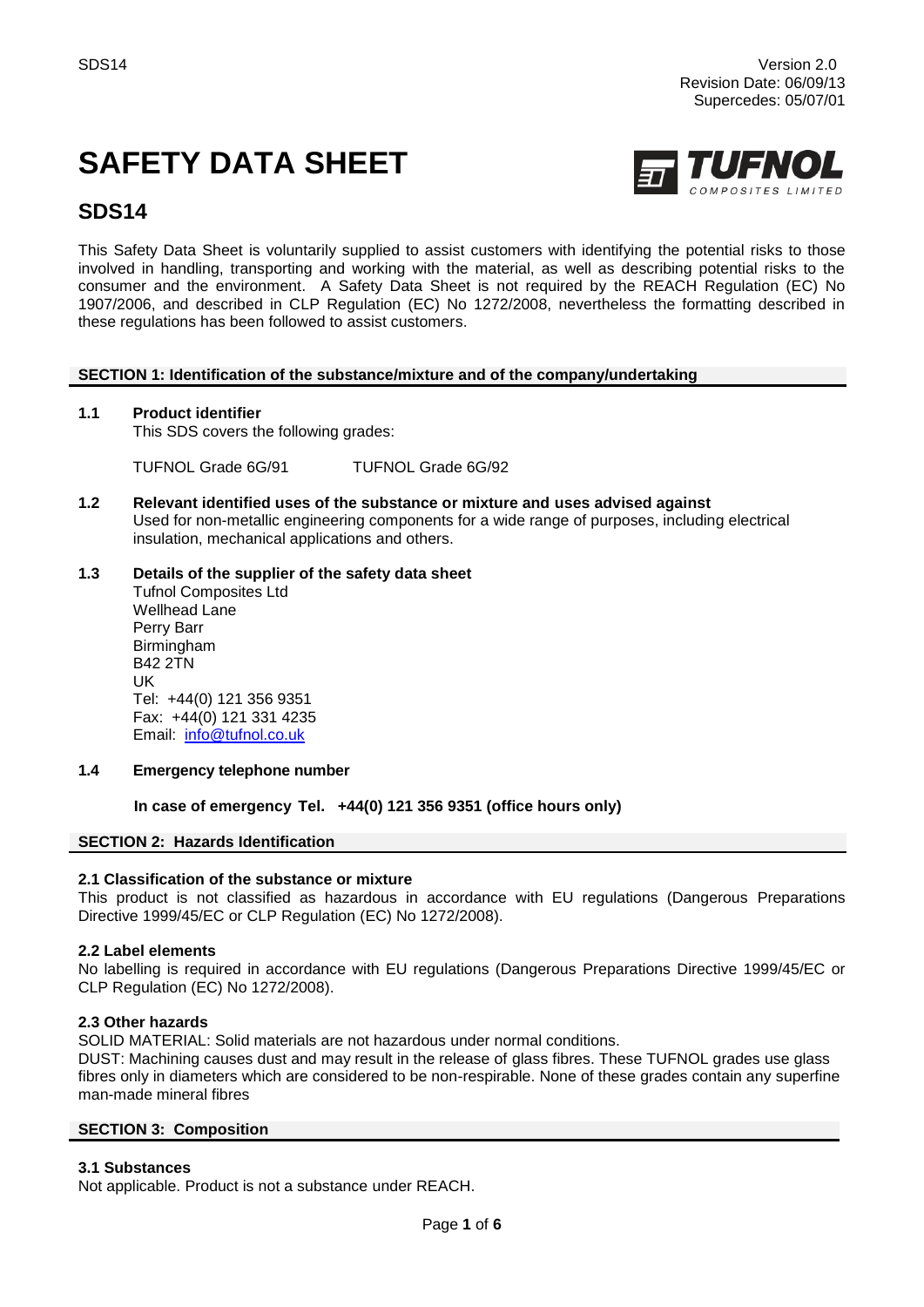Woven glass fibre fabric with cured polyimide resin.

#### **SECTION 4: First Aid Measures**

#### **4.1 Description of first aid measures**

EYE CONTACT: Rinse eye with plenty of water. Seek medical attention if irritation persists.

INHALATION: Inhalation of the product as supplied is not likely to occur. Dust may be generated if the product is machined. If significant inhalation of process generated dust or smoke occurs, remove the victim to fresh air and keep warm and comfortable. If breathing difficulties occur, consult a doctor.

SKIN CONTACT: Wash skin with plenty of soap and water.

INGESTION: Ingestion is not likely to occur. Dust may be generated if the product is machined. If significant ingestion of process generated dust occurs, rinse mouth. Consult a doctor if there are any symptoms of irritation of the mouth and throat or abdominal discomfort.

#### **4.2 Most important symptoms and effects, both acute and delayed**

Exposure to dust may cause mechanical irritation of the skin and eye, and of the mouth, nose and throat if inhaled or ingested.

#### **4.3 Indication of any immediate medical attention and special treatments needed**

Symptomatic treatment as required

#### **SECTION 5: Firefighting Measures**

#### **5.1 Extinguishing media**

No known adverse reactions with any extinguishing media. Use extinguisher appropriate to surrounding conditions.

#### **5.2 Special hazards arising from the substance or mixture**

Solid materials are difficult to ignite, but may burn in a fire. Dust from machining is more combustible than the solid and may become ignited from a small heat source. Constituents of smoke vary with local conditions, but may include carbon dioxide, carbon monoxide, ammonia, and water vapour, plus a number of more complex substances resulting from partial combustion.

#### **5.3 Advice for fire fighters**

No special precautions required. Wear normal fire-fighting kit and breathing apparatus as appropriate.

#### **SECTION 6: Accidental Release Measures**

#### **6.1 Personal precautions, protective equipment and emergency procedures**

Sheets may be smooth and slippery. Wear suitable skin and eye protection (see section 8).

#### **6.2 Environmental precautions**

No special precautions required.

#### **6.3 Methods and materials for containment and clearing up**

Unused material should be collected and reused, or disposed of according to local and national regulations.

#### **6.4 References to other sections**

See section 8 and section 13 for further advice on protective clothing and disposal.

#### **SECTION 7: Handling and Storage**

#### **7.1 Precautions for safe handling**

Sheets may be smooth and slippery. Avoid accidental slippage of stacked material. Take care to avoid injury caused by sharp edges.

Dust from machining is more combustible than the solid and may become ignited from a small heat source. Use correct machining techniques which do not give rise to excessive heat, or burn the material. Incorrect machining techniques usually cause a marked change in the colour of the cut surface, accompanied by a strong burning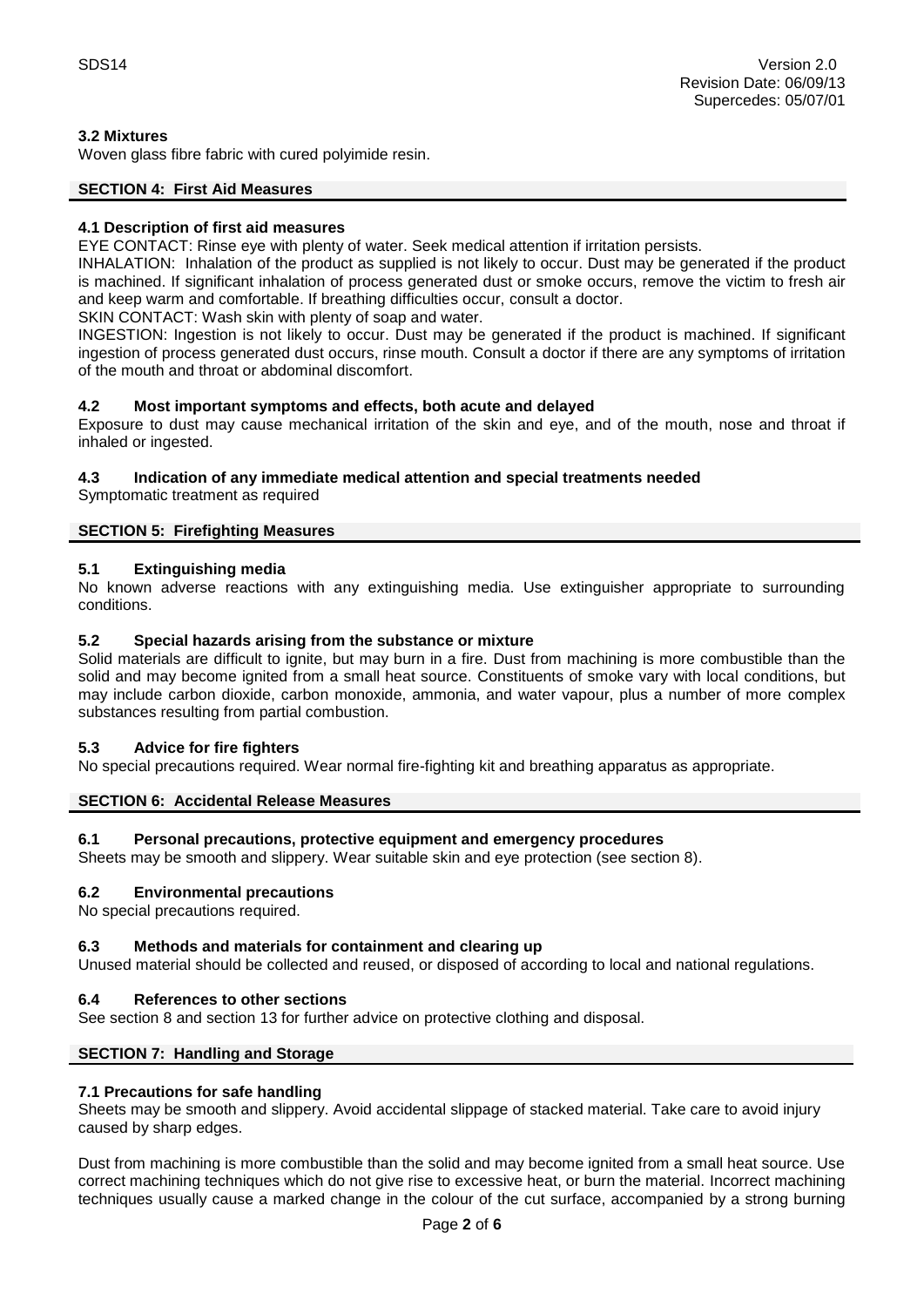odour. If these, or any other signs of burning occur during machining, stop work immediately. Check to ensure that dust has not ignited and re-assess machining techniques before proceeding.

In dust extraction systems, finely divided organic dust is a potential source of combustion or explosion. Care must be taken in the design and servicing of ducted extraction systems to ensure that explosive limits are not exceeded. Explosion relief devices should be provided. In all cases, expert advice should be obtained.

Avoid inhalation of dust, and wear suitable protective clothing to avoid skin and eye contact. Wash thoroughly after handling and before eating or drinking.

#### **7.2 Conditions for safe storage, including any incompatibilities**

Store in a cool dry place. Avoid extremes of temperature.

#### **7.3 Specific end uses(s)**

Further information on dust is given in the following HSE publications:- EH 44 'Dust: General principles of protection' ; EH 46 'Man-made mineral fibres' ; MDHS 59 'Man-made mineral fibre'.

#### **SECTION 8. Exposure Controls/Personal Protection**

#### **8.1 Control parameters**

| Substance              | $(8-hr)$<br>TWA<br>period) | Long-term exposure limit   Short-term exposure limit   Source<br>reference   (15 minute<br>reference<br>period) |            |
|------------------------|----------------------------|-----------------------------------------------------------------------------------------------------------------|------------|
| Glass fibres (Man Made | 5mg/m <sup>3</sup>         |                                                                                                                 | EH40, 2011 |
| Mineral Fibres, MMMF)  | 2 fibres/millilitre        |                                                                                                                 |            |

## **8.2 Exposure controls**

No special precautions required for the unused product. If dust is likely to be generated as a result of processing, appropriate dust control measures should be applied, such as the use of local exhaust ventilation and the use of dust suppression techniques such as water sprays.

#### **Respiratory protection**

No special precautions required when handling the unused product. If dust is likely to be generated during processing at levels in excess of the occupational exposure limit respiratory protective equipment fitted with a P2 filter or better may be required.

#### **Hand Protection**

Dust containing glass fibres may cause temporary irritation to the skin and mouth. Barriers creams are generally ineffective, as they can cause fibres to adhere. In cases of difficulty, other barrier methods may be necessary, such as the wearing of plastic or rubber gloves.

#### **Eye protection**

Wear suitable eye protection, e.g. safety glasses with side shields or goggles if dust is likely to be generated.

#### **Skin protection**

Long-sleeved overalls should be worn to protect the skin if dust is likely to be generated.

#### **Environmental exposure controls**

No special precautions required.

#### **SECTION 9: Physical and Chemical Properties**

# **9.1 Information on basic physical and chemical properties Appearance:** Dark brown solid sheets. Components made from these. **Odour:** None **Odour threshold:** Not applicable **pH:** Not applicable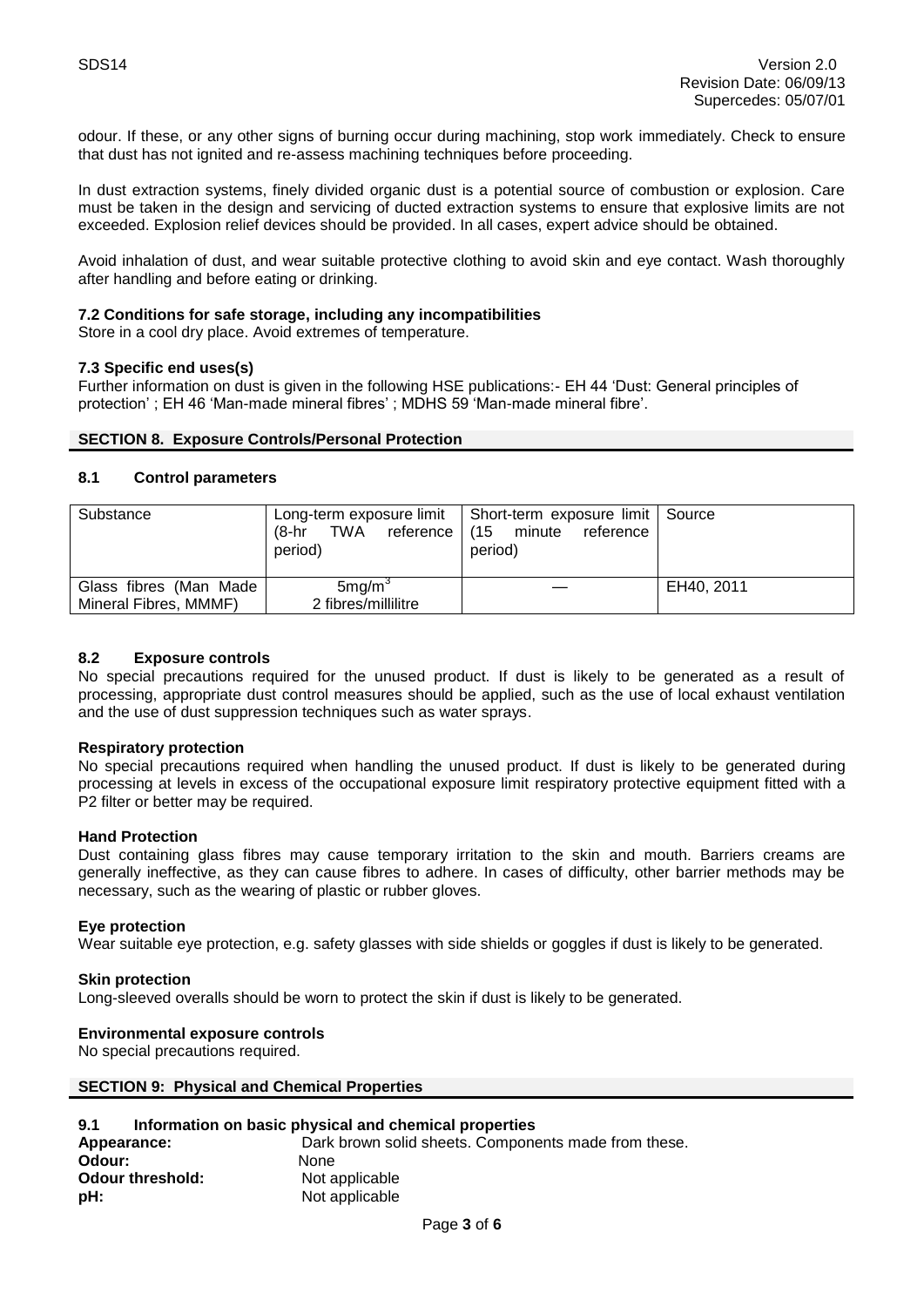| <b>Melting point:</b>                                  | Not applicable           |  |
|--------------------------------------------------------|--------------------------|--|
| <b>Boiling point:</b>                                  | Not applicable           |  |
| <b>Flashpoint:</b>                                     | Not applicable           |  |
| <b>Evaporation rate:</b>                               | Not applicable           |  |
| <b>Flammability:</b>                                   | Combustible              |  |
| <b>Upper/lower flammability limits: Not applicable</b> |                          |  |
| Vapour pressure:                                       | Not applicable           |  |
| <b>Vapour density</b>                                  | Not applicable           |  |
| <b>Relative density</b>                                | 1.8 to 2.0 gm/cm3        |  |
| <b>Solubility in water:</b>                            | Insoluble                |  |
| <b>Solubility in other solvents:</b>                   | Not applicable           |  |
| Partition coefficient (log Kow) Not applicable         |                          |  |
| <b>Autoignition temperature</b>                        | No data                  |  |
| <b>Decomposition temperature</b>                       | No data                  |  |
| <b>Viscosity</b>                                       | Not applicable           |  |
| <b>Explosive properties</b>                            | Not considered explosive |  |
| <b>Oxidising properties</b>                            | Not considered oxidising |  |
|                                                        |                          |  |

# **9.2 Other information**

None

# **SECTION 10: Stability and Reactivity**

#### **10.1 Reactivity**

No reactive hazards known.

# **10.2 Chemical stability**

Stable under normal conditions of use.

# **10.3 Possibility of hazardous reactions**

No hazardous reactions expected.

# **10.4 Conditions to avoid**

Avoid extremes of temperature

#### **10.5 Incompatible materials**

Avoid contact with strong oxidizing agents

#### **10.6 Hazardous decomposition products**

In combustion emits toxic fumes of carbon dioxide, carbon monoxide, ammonia and water plus a number of complex substances resulting from partial combustion.

# **SECTION 11: Toxicological Information**

#### **11.1 Information on toxicological effects**

This product has not been tested. Judgements on the expected toxicity of this product have been made based upon consideration of its major components.

| (a) acute toxicity                 | No effects are anticipated from the product as supplied.                         |  |  |
|------------------------------------|----------------------------------------------------------------------------------|--|--|
| (b) skin corrosion/irritation      | Dust from processing of the product may cause mechanical irritation of the skin. |  |  |
| (c) serious eye damage/irritation  | Dust from processing of the product may cause mechanical irritation of           |  |  |
|                                    | the eye.                                                                         |  |  |
| (d) respiratory/skin sensitisation | The product is not expected to cause sensitisation.                              |  |  |
| (e) germ cell mutagenicity         | Contains no known mutagens                                                       |  |  |
| (f) carcinogenicity                | These TUFNOL grades use glass fibres only in diameters which are considered      |  |  |
|                                    | to be non-respirable. None of these grades contain any superfine man-made        |  |  |
|                                    | mineral fibres. These products are not considered to be carcinogenic.            |  |  |
| (g) reproductive toxicity          | Contains no known reproductive toxins                                            |  |  |
| (h) STOT-single exposure           | No effects are anticipated from the product as supplied.                         |  |  |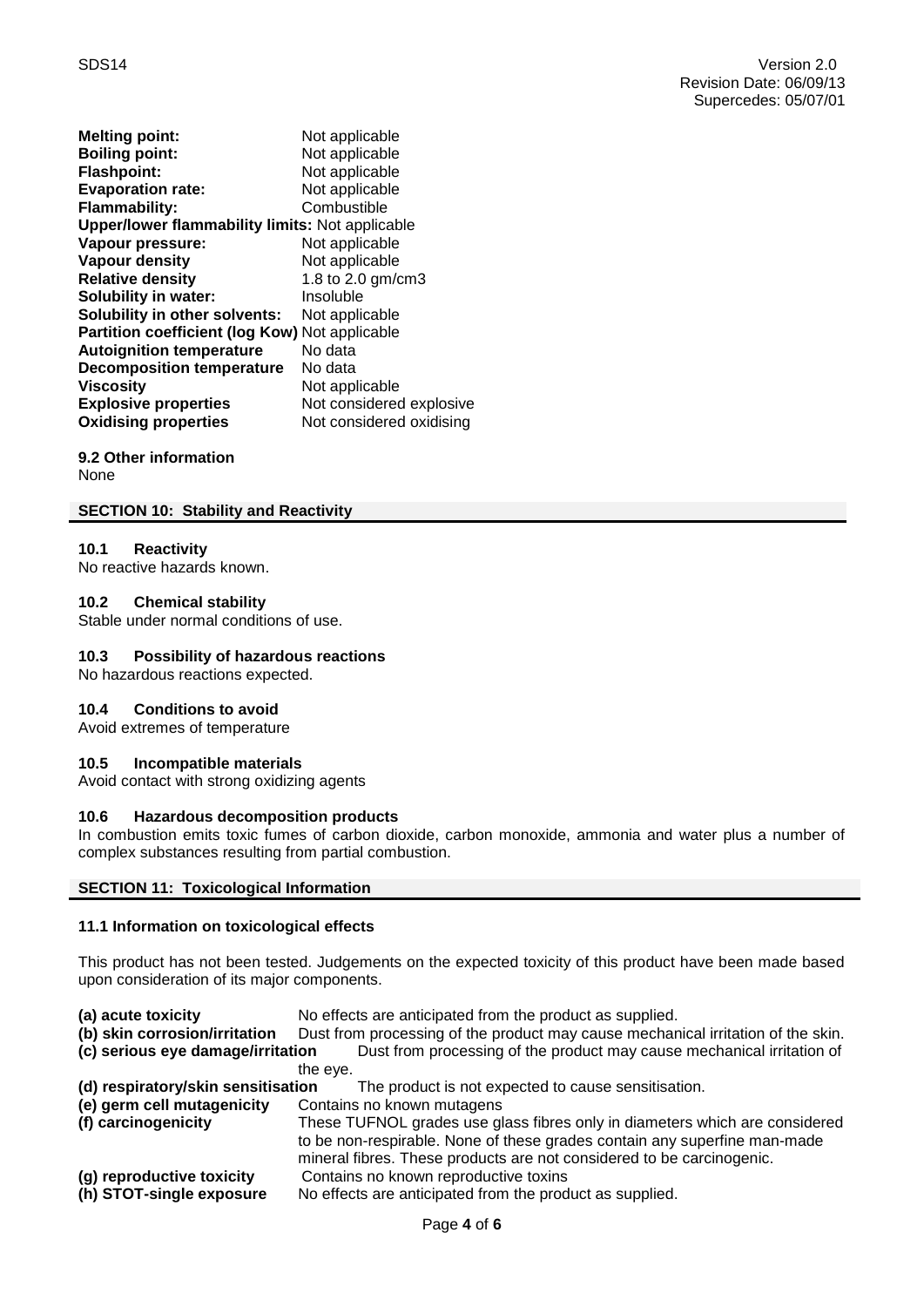# **(i) STOT-repeated exposure** No effects are anticipated from the product as supplied.

# (i) aspiration hazard **Not** applicable to this product

# **SECTION 12: Ecological Information**

# **12.1 Toxicity**

No effects are anticipated from the product as supplied.

# **12.2 Persistence and degradability**

This product is not expected to biodegrade in the environment.

# **12.3 Bioaccumulative potential**

None of the components are known to be bioaccumulative.

#### **12.4 Mobility in soil**

Not expected to be mobile.

# **12.5 Results of PBT and vPvB assessment**

None of the components are known to be PBT or vPvB.

#### **12.6 Other adverse effects**

None known.

# **SECTION 13: Disposal Considerations**

#### **13.1 Waste treatment methods**

All waste products should be disposed of by normal waste disposal methods, including controlled incineration or burial at approved sites, in accordance with local regulations.

### **SECTION 14: Transport Information**

Not regulated as hazardous for transport.

|                          | <b>ADR</b> | <b>IMDG</b> | <b>ICAO</b> |
|--------------------------|------------|-------------|-------------|
| 14.1 UN Number           | None       | None        | None        |
| 14.2 UN Proper shipping  | None       | None        | None        |
| name                     |            |             |             |
| 14.3 Transport hazard    | None       | None        | None        |
| class(es)                |            |             |             |
| 14.4 Packing group       | None       | None        | None        |
| 14.5 Environmental       | None       | None        | None        |
| hazards                  |            |             |             |
| 14.6 Special precautions | None       | None        | None        |
| for user                 |            |             |             |
| 14.7 Transport in bulk   | None       | None        | None        |
| according to Annex II of |            |             |             |
| MARPOL 73/78 and the     |            |             |             |
| <b>IBC Code</b>          |            |             |             |

#### **SECTION 15: Regulatory Information**

**15.1 Safety, health and environmental regulations/legislation specific for the substance or mixture** All components are listed as existing substances in Europe

#### **15.2 Chemical Safety Assessment**

A Chemical Safety Assessment has not been carried out for this product.

#### **SECTION 16: Other Information**